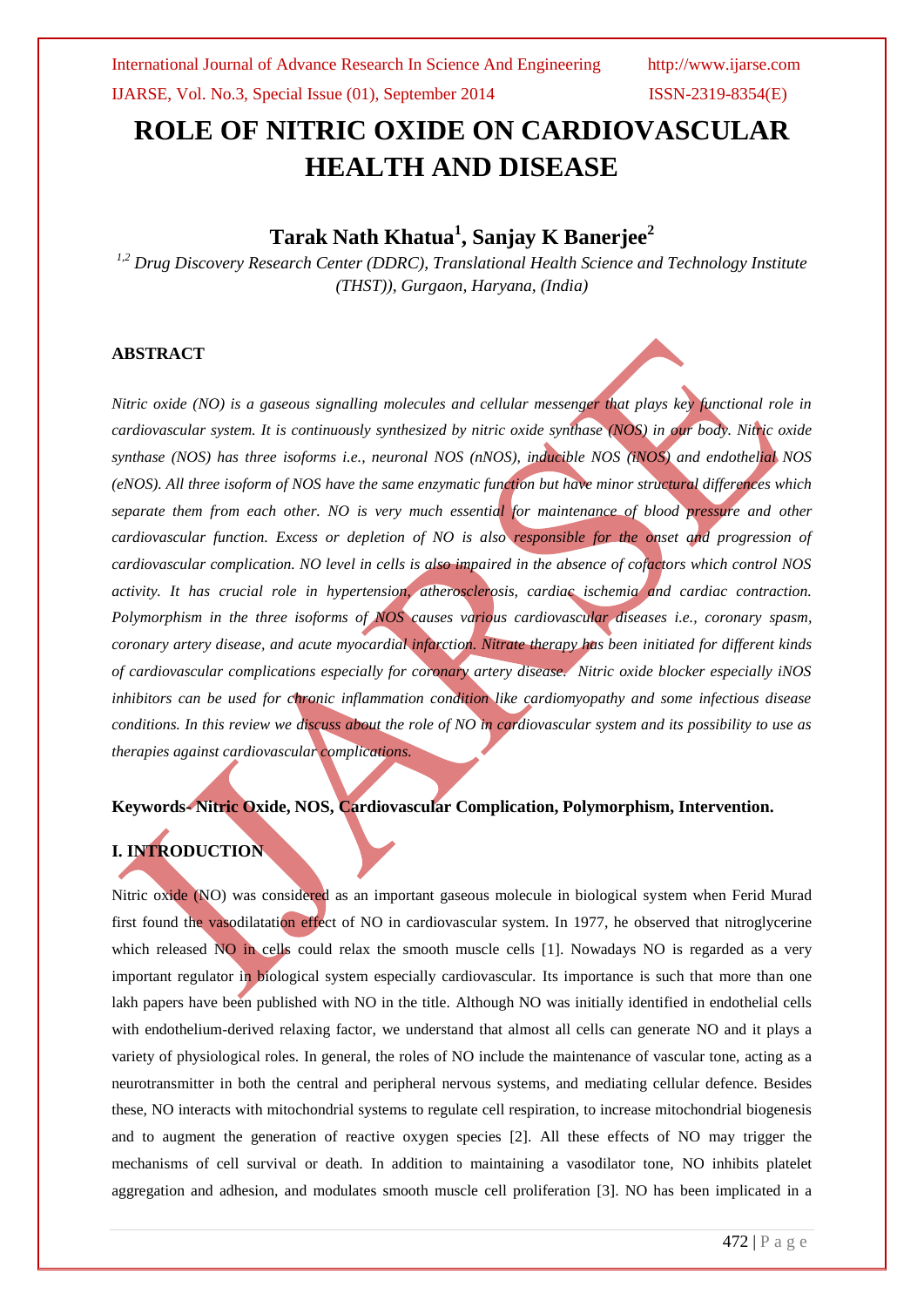number of cardiovascular disorders. Reduction of endothelial generation of NO is linked to risk of all kinds of cardiovascular disorder. For example, reduced basal NO synthesis or generation leads to vasoconstriction, elevated blood pressure, platelet aggregation and thrombus formation [4]. On the other hand, overproduction of NO leads to enhanced reactive oxygen species which directly or indirectly may cause vascular leakage, and disruption of cell metabolism [5]. Vasodilatation and hypotension are other consequence of excess generation of NO. Appropriate pharmacological or molecular biological manipulation of the generation of NO will definitely prove beneficial in different kinds of cardiovascular disorder. This review will focus on the role of NO on cardiovascular system and its modulation by pharmacological agents.

#### **II. NITRIC OXIDE AND NITRIC OXIDE SYNTHASE (NOS)**

Several factors i.e., platelet-derived factors, stress, acetylcholine, and cytokines stimulate the production of NO by nitric oxide synthase (NOS). NO is synthesized by NOS from the terminal guanidine-nitrogen of L-arginine and oxygen. NO and citrulline are formed from L-arginine in presence of NOS (Fig 1). NO gas either diffuses directly to its target, or it is converted to: **(1)** a different oxides of nitrogen, such as  $NQ_2$  or  $N_2Q_3$ ; **(2)** an organonitrosyl (E-NO) compound, where E is a sulfur, nitrogen, or carbon containing moiety; or **(3)** a metalnitrosyl (M-NO) complex. Some of these species are important for delivery of NO and others for long term storage. NO and its derivative can exert its physiological or pathophysiological functions by interaction with redox-active metals bound to or in the vicinity of redox-active ligands or supported by redox-active ligands, such as zinc finger proteins.



#### **Figure 1. Nitric oxide generation from arginine in presence of NADPH and NOS**

Three isoforms of nitric oxide synthase (NOS) enzyme are currently identified i.e., neuronal nitric oxide synthase (nNOS), endothelial nitric oxide synthase (eNOS) and inducible nitric oxide synthase (iNOS). All three isoforms of NOS have the same mechanism but have minor structural differences which distinguish them from each other (Table 1). One of these major differences is the difference in amino acids at the active site and hydrogen bond with the substrate giving the enzyme its activity. Flinspach et. al. studied selective dipeptide inhibitors to differentiate one isoform from another. A difference in the active sites between eNOS and nNOS allowed these inhibitors to be selective for one isoform over another. It was reported that the selectivity of the inhibitors occurred near the alpha-amino group of the inhibitor. In eNOS this position is occupied by Asn368 whereas Asp597 is accepted in nNOS7. Another structural difference is that iNOS possesses a Asn368 residue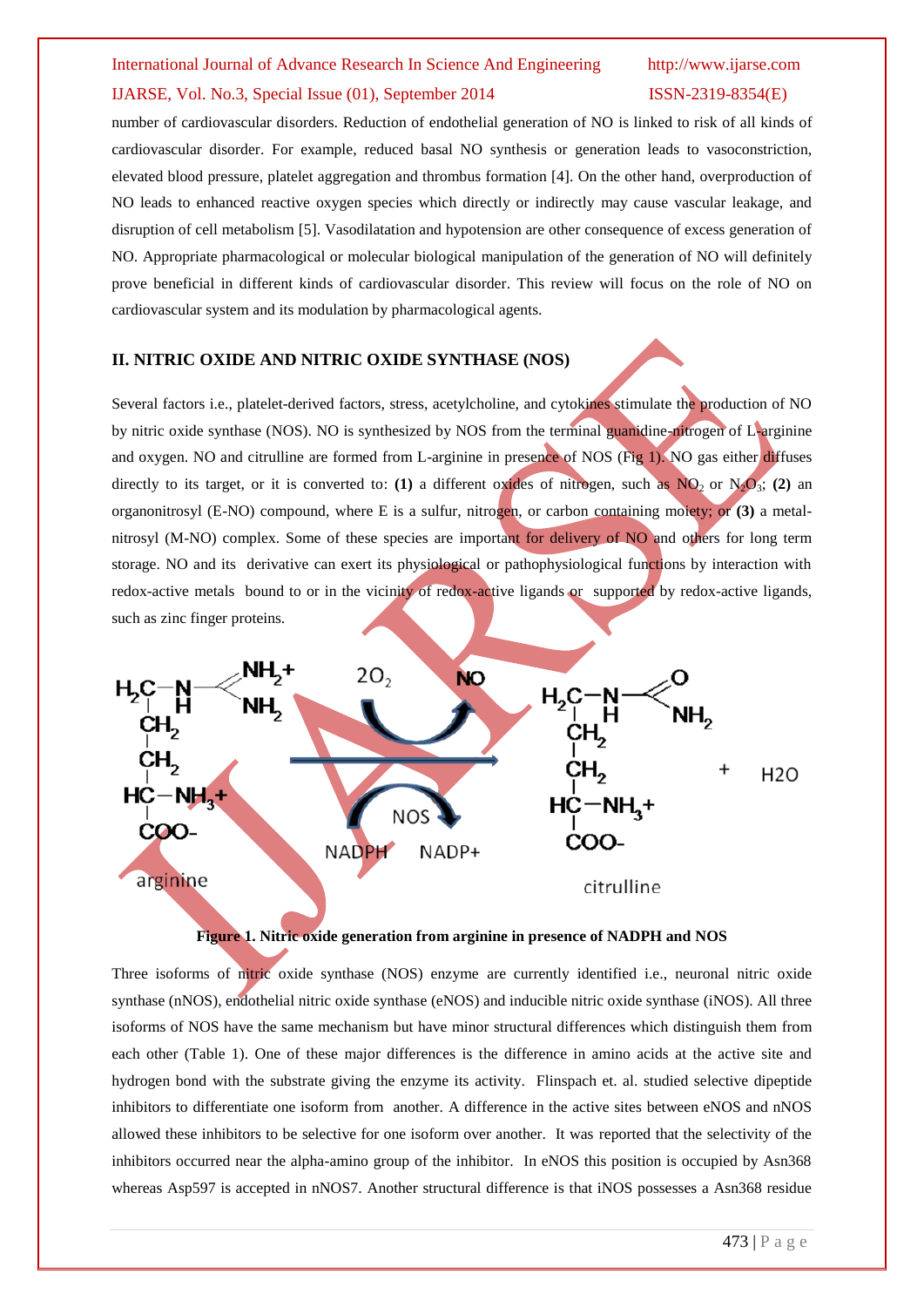### International Journal of Advance Research In Science And Engineering http://www.ijarse.com

#### IJARSE, Vol. No.3, Special Issue (01), September 2014 ISSN-2319-8354(E)

in place of a Ser residue in both eNOS and nNOS. Expression and function of NOS is tissue specific as described on Table 2.

| <b>NOS</b> | Gene structure and size        | Protein size     | References |
|------------|--------------------------------|------------------|------------|
| isoform    |                                |                  |            |
| nNOS       | 26 exons, 25 introns, 37kbp    | 1434 aa, 161 kDa | 6,7        |
| (NOS1)     |                                |                  |            |
| iNOS       | 26 exons, 25 introns, 37 kbp   | 1153 aa, 131 kDa | 8,9,10     |
| (NOS2)     |                                |                  |            |
| eNOS       | 26 exons, 25 introns,<br>21-22 | 1203 aa, 133 kDa | 11,12      |
| (NOS3)     | kbp                            |                  |            |

#### **Table 1. Different Types Nitric Oxide Synthase (NOS)**

### **Table 2. Expression and function of NOS**

| NOS isoform | Expression in organs                       | <b>Function</b>                   |
|-------------|--------------------------------------------|-----------------------------------|
|             |                                            |                                   |
| nNOS        | skeletal<br>Brain,<br>muscle,<br>pancreas, | Neurotransmission                 |
| (NOS1)      | heart.                                     |                                   |
| iNOS        | Macrophages, smooth muscle, heart,         | septic<br>shock,<br>Inflammation. |
| ( NOS2)     | liver.                                     | Cytotoxicity,                     |
| eNOS        | Endothelium, brain, skin.                  | Vasodilation<br>leukocyte<br>and  |
| (NOS3)      |                                            | adhesion.                         |

#### **III. NITRIC OXIDE AND CARDIOVASCULAR FUNCTION**

Nitric oxide (NO) is an important signaling molecule in the cardiovascular system. NO serves many important biological functions in cardiovascular physiology and acts as endothelium-derived relaxing factor (EDRF). NO inhibits platelet aggregation, leukocyte endothelium adhesion, vascular smooth muscle proliferation and thus maintains vascular integrity. NO produced in cardiac muscle regulates cardiac contractility. Diminished NO bioavailability in blood vessels is called endothelial dysfunction, leading to increase susceptibility to atherosclerotic disease. Diseases like hypertension, diabetes mellitus, atherosclerosis, hypercholesterolemia, congestive heart failure, thrombosis and stroke are associated with NO deficiency and abnormalities in NO signalling [13].

#### **3.1 Nitric Oxide And Hypertension**

Hypertension is an important risk factor for cardiovascular disease. Reduction of elevated blood pressure reduces the risk of cardiovascular events. There are several interacting homeostatic regulators of blood pressure ie, renin–angiotensin system, the autonomic nervous system, and local mediators like EDRF. Nitric oxide (NO) bioavailability is directly linked to endothelial dysfunction and plays a major role in regulating blood pressure. Impaired NO bioactivity is associated with hypertension. Elevated blood pressure level is seen in case of the disruption of the gene encoding endothelial NO synthase. This suggests that genetic component draws the link between impaired NO bioactivity and hypertension. NOS inhibitors cause a rise in blood pressure in many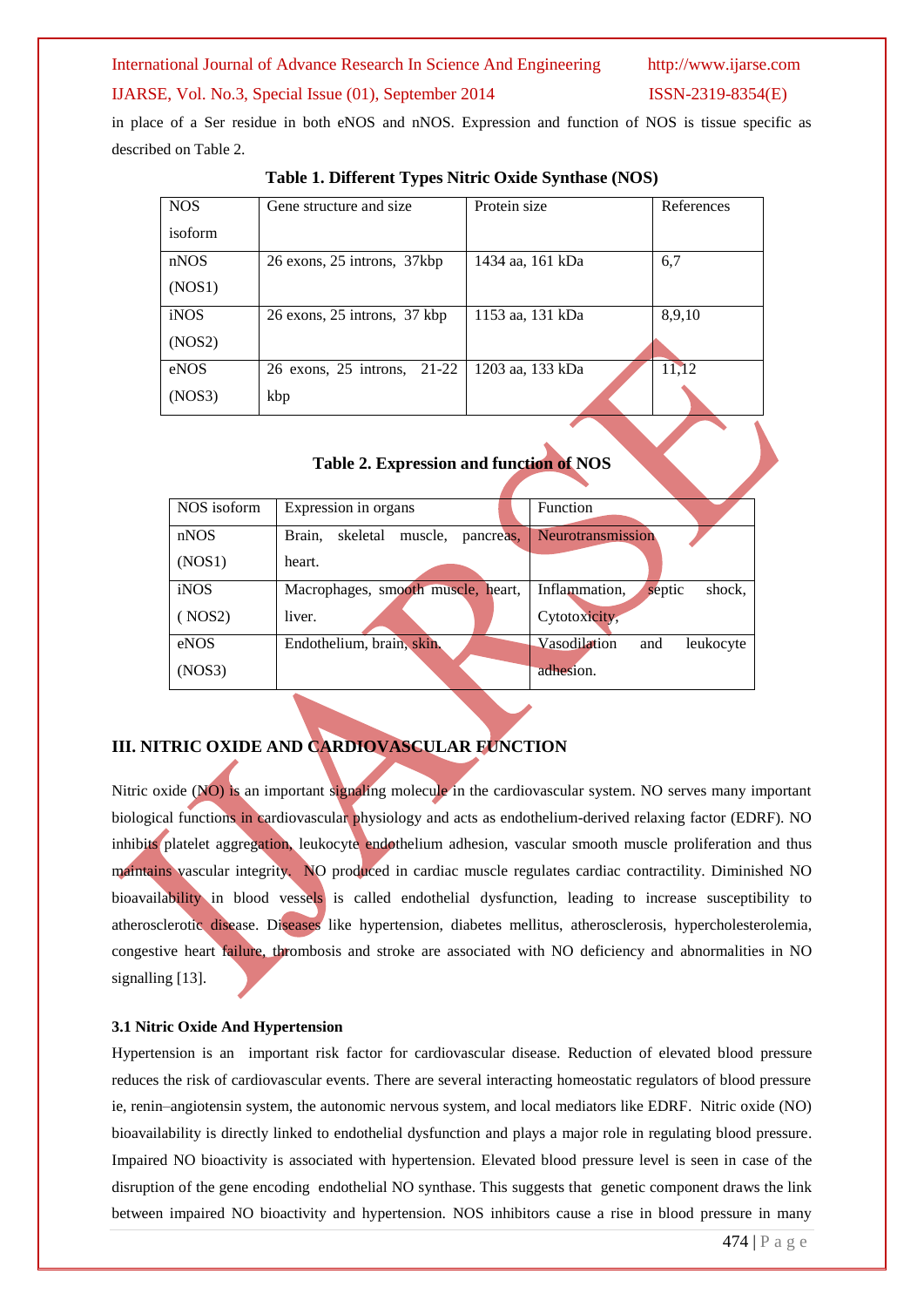species, including mice, rats, guinea pigs, rabbits, dogs. eNOS knockout mice also showed 30% higher blood pressure than that of wild type mice. Patients with hypertension have a blunted arterial vasodilatory response after infusion of endothelium-dependent vasodilators. The major mechanism of systolic hypertension is arterial stiffness which occurs due to impairment of NO bioactivity. Thus, eNOS plays an important role and key player in regulation of blood pressure [14].

#### **3.2 Nitric Oxide And Atherosclerosis**

Atherosclerosis is a process in which biochemical, cellular, and physiological forces in the vessel wall cause vascular injury and lead to endothelial dysfunction, cellular proliferation, recruitment of inflammatory cells, and accumulation of oxidized LDL. Neointima is formed in response to blood vessel injury. NO has protective role in vessel injury by suppressing smooth muscle proliferation. By inhibition of platelet aggregation and adhesion, and inhibition of leukocyte activation and adhesion, NO suppresses the development of atherosclerotic plaques. Deficiency in vascular NO enhances the risk of atherosclerosis. eNOS knockout mice show significantly greater neointima formation after cuff injury than wild type mice. Thus, deficiency in the amount of available NO in the vessel wall increases neointimal formation in response to vascular injury [15].

#### **3.3 Nitric Oxide And Ischaemic Preconditioning**

Ischaemic preconditioning is a protective response against subsequent, more severe ischaemia. The potential protective mechanisms include alterations in cell death, gene expression, heat shock proteins, lipid peroxidation, inflammation, and mitochondrial metabolism. NO has important protective roles on heart not only through increasing blood flow but also by directly enhancing cardioprotection. Myocardial ischaemia reperfusion injury and cardiac ischaemic preconditioning depend mainly on iNOS. Molecular mechanisms of iNOS protection involve electron transport or the mitochondrial permeability transition pore [16].

#### **3.4 Cardiac Contractility**

NO plays a significant role in regulating cardiac contractility. Endothelial cells and cardiac myocytes produce nitric oxide in the heart. Endothelial cells are very rich in eNOS and line the vasculature and endocardium. NO is essential for cardiac excitation-contraction coupling. Cardiac myocytes express both eNOS and nNOS. In cardiac myocytes, eNOS is localized to the sarcolemmal caveolae and interacts with caveolin-3. On the other hand, nNOS is localized to the sarcoplasmic reticulum and is associated with the ryanodine receptor. Thus eNOS and nNOS play distinct roles in cardiac function by resideing in different subcellular locations [17].

#### **IV. IMPAIRMENT OF NO AVAILABILITY**

NO is very much important to the pathophysiology of vascular disease and endothelial dysfunction. Endothelial function is impaired before structural changes such as intimal hyperplasia, lipid deposition or vascular injury. The early endothelial dysfunction is characterized by diminished endothelial NO production. There are several mechanisms that can induce endothelial dysfunction. These are reduced eNOS expression levels, reduced eNOS enzymatic activity, and rapid removal of NO from cell and blood. 1) Changes in eNOS mRNA and protein expression directly affect eNOS activity. 2) The availability of L-arginine, the substrate for NO production, may limit the NO production in tissues. 3) Asymmetric dimethyl arginine reduces endothelial NO production by acting as competitive inhibitor with L-arginine [18]. 4) eNOS requires FAD, FMN, NADPH, and BH4 as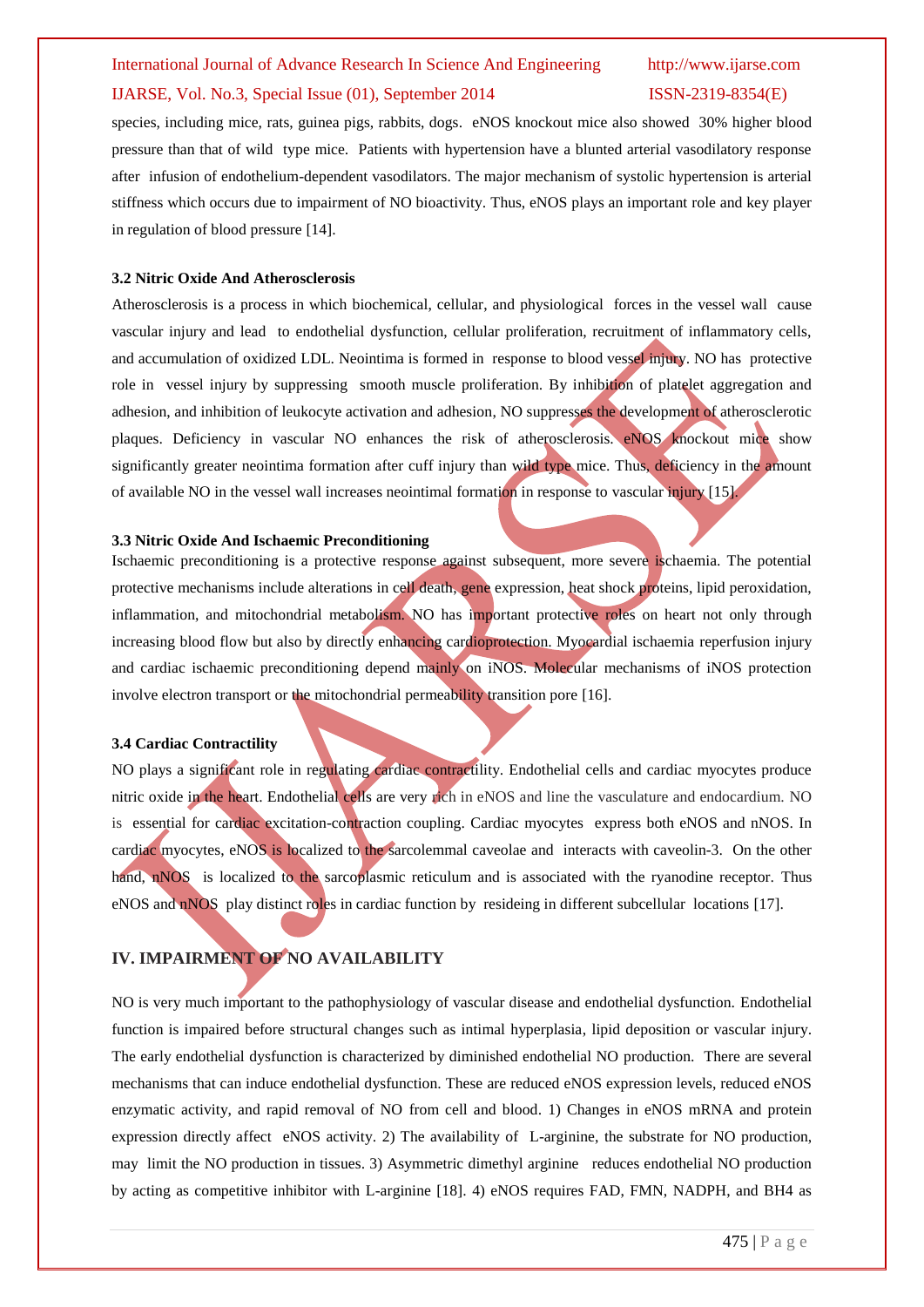cofactors to function properly. In the absence of these cofactors electron transport through eNOS can become 'uncoupled,' resulting in generation of superoxide anion [19]. 5) eNOS requires dimerization and proper intracellular localization to caveolae, through interactions with caveolin and hsp90. Any alteration of dimerization and intracellular localisation may affect eNOS function.

#### **V. NOS POLYMORPHISM AND CARDIOVASCULAR DISORDER**

Several polymorphisms have been identified in the eNOS gene. Among them, a common variant located in exon 7 (G984T) of the eNOS gene that modifies its coding sequence (Glu298Asp) has been linked by several investigators to the risk of cardiovascular diseases such as for coronary spasm, coronary artery disease (CAD), and acute myocardial infarction [20]. One study reported that the Glu298Asp polymorphism is associated with the occurrence and severity of CAD in the Italian population [21]. However, for atherosclerosis the relationship between the Asp variant and the risk was not established. Glu298Asp polymorphism in the eNOS gene did not increase the susceptibility to coronary and carotid arteries disease in patients [20]. Both Glu298Asp and T786C (promoter region) polymorphisms of the eNOS gene are associated with the severity of angiographically defined coronary artery disease in the Italian population. Individuals carrying both eNOS variants might have a higher risk of developing coronary artery disease compared to those individuals carrying any single polymorphoism [22]. T-786C a polymorphism in promoter region of eNOS gene affects cerebral circulation in smokers [23]. Meta analysis was conducted to identify the association between eNOS gene G894T (Glu298Asp) polymorphism and the risk of ischemic stroke [24]. G894T(Glu298Asp) was identified as a new genetic risk factor for acute myocardial infarction (AMI). Data confirmed that homozygosity for the Glu298Asp polymorphism of the eNOS gene may be involved in predisposition to AMI [25]. However, all of the above polymorphism can explain only a small part of genetic susceptibility to cardiovascular diseases. Further studies are needed to characterize the molecular mechanisms by which eNOS is involved in susceptibility to cardiovascular disorders.

### **VI. NO, AND ITS MODULATION**

Nitric oxide had vasodilator and platelet inhibitory actions. NO was found to inhibit vascular smooth muscle proliferation and regulate interactions between leucocytes and the blood vessel wall. These established NO as a homeostatic regulator in the vasculature, the absence of which causes number of disease conditions and pathological states such as hypertension and vasospasm [26, 27]. Previously, all these pathological conditions were collectively called endothelial dysfunction. Endothelial dysfunction is characterised by the reduction in endothelial NO. Endothelial dysfunction is detected prior to any other evidence of cardiovascular disease like essential hypertension and atherosclerosis. Lack of NO enhances endothelial dysfunction and on the other hand, excess of NO may generate reactive oxygen species (ROS) and cause inflammation. Inflammatory stimuli such as endotoxin lipopolysaccharide and cytokines induce NO production through iNOS in many cells and tissues. This enzyme was identified originally in macrophages and contributes to the inflammatory and cytotoxic actions of these cells. It is inhibited by anti-inflammatory glucocorticoids. Profound vasodilatation in septic shock was mediated through excess NO produced by iNOS in the vasculature [26]. Similarly endotoxin also induces iNOS in the myocardium [28] and responsible for cardiac dysfunction and damage. Modulation of NO is used to control different kind of pathological conditions in human. Vasodilatory effect of NO is mostly utilised in many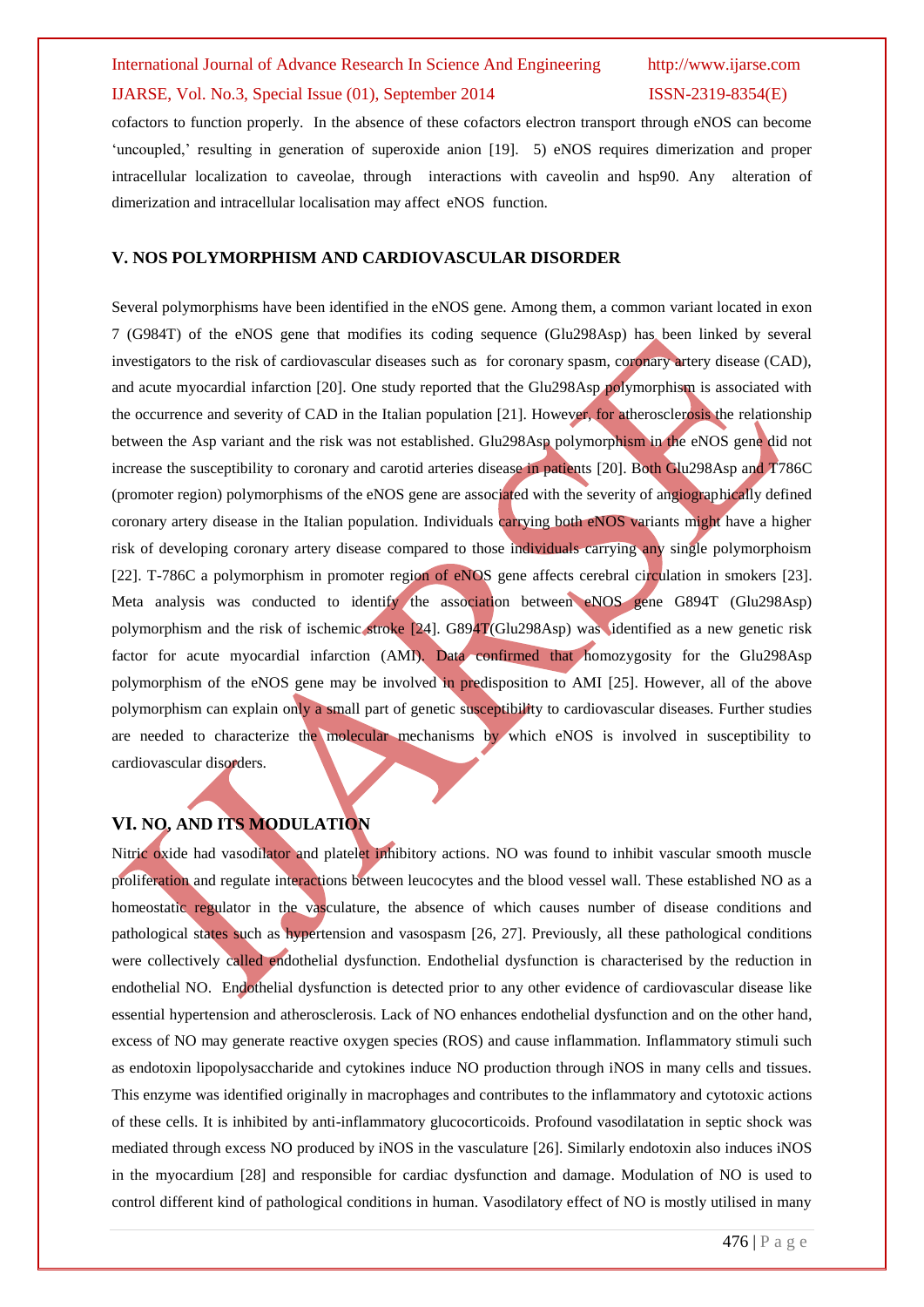disease conditions. Nitrates are being used to treat angina pectoris since more than a century. Nitrates release nitric oxide, which causes vasodilation of coronary arteries. Some nitrates like nitroprusside, automatically decompose to nitric oxide. Some others nitrates like nitroglycerin and isosorbide dinitrate, are metabolized by cells into nitric oxide. These nitrates are used as vasodilators to treat hypertension, angina and hypertensive crises. Nitric oxide inhalation is used as a bronchodilator to treat asthma and chronic obstructive pulmonary disease by directly relaxing constricted bronchial smooth muscle. Inhaled nitric oxide reduced pulmonary vascular resistance and thus reduced pulmonary hypertension by dilating pulmonary arteries [29]. Nitrates are also used for the treatment of adult respiratory distress syndrome by reducing pulmonary artery pressure. Nitric oxide has shown to reduce the size of myocardial infarctions in some animals [30]. Another kind of NO therapy is to reduce excess NO production by NOS inhibition. Nitric oxide synthase inhibitors successfully treat the hypotension in sepsis. Nitric oxide synthase inhibitors can reduce the infarction size of strokes in animal studies [31,32,33]. However, the use of nitric oxide synthase inhibitors is limited as nitric oxide is involved in many different physiologic functions. The most commonly used nitric oxide synthase inhibitors are compounds related to the nitric oxide synthase substrate arginine, such as N-mono-methyl-arginine or N-nitro-arginine methyl ester. However, these compounds are nonselective blockers of nitric oxide synthase. Specific nitric oxide synthase inhibitors is required to inhibit specific NOS depending on the induction in a disease state.

#### **VII. CONCLUSION**

Extensive research on nitric oxide has shown that NO plays an important role in various physiological function. However the molecular targets of nitric oxide need to be more precisely defined, perhaps the mechanism by which NO regulates different important enzymes through nitrosylation. Research on the regulation of nitric oxide synthase should lead to a better understanding of its role in the pathogenesis of various diseases. There is a need of nitric oxide synthase inhibitors to block specific isoforms of nitric oxide and stable compounds that release NO slowly. Finding novel molecules that regulate NO and normalise its function in different disease states might revolutionise the NO therapy.

#### **REFERENCE**

- [1] S. Mattapally, and S.K Banerjee, Nitric oxide: redox balance, protein modification and therapeutic potential in cardiovascular system, IIOABJ, 2(6), 2011, 29–38.
- [2] W.K. Alderton, C.E. Cooper, and R.G. Knowles, Review article Nitric oxide synthases : structure, function and inhibition. Biochem. J., 357, 2001, 593-615.
- [3] S.C. Tyagi, and M.R. Hayden, Role of Nitric Oxide in Matrix Remodeling in Diabetes and Heart Failure, Heart Failure Reviews, 8, 2003, 23–28.
- [4] K. M. Naseem, The role of nitric oxide in cardiovascular diseases, Molecular Aspects of Medicine, 26(1–2), 2005, 33–65.
- [5] S. Moncada, and E.A Higgs. The discovery of nitric oxide and its role in vascular biology, British Journal of Pharmacology, 147, 2006, S193–S201.
- [6] M. Nakane, , H. H. Schmidt, J. S. Pollock, U. Forstermann, and F. Murad, Cloned human brain nitric oxide synthase is highly expressed in skeletal muscle, FEBS Lett, 1993, 316, 175-180.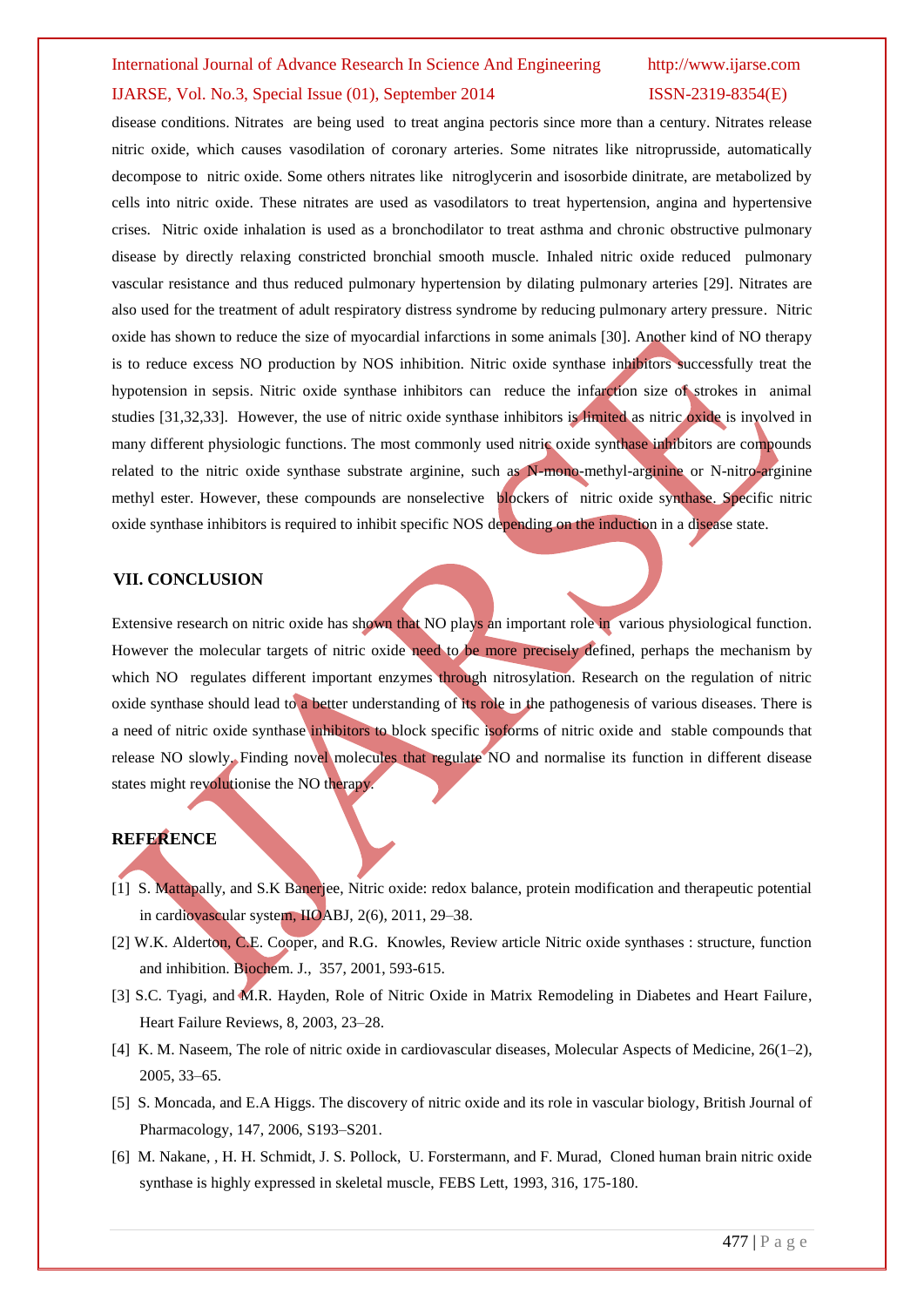- [7] A. V. Hall, H. Antoniou, Y. Wang, A. H. Cheung, A. M. Arbus, S. L. Olson, W. C. Lu, C. L. Kau, and P. A. Marsden, Structural organization of the human neuronal nitric oxide synthase gene (NOS1), J. Biol. Chem, 269, 1994, 33082-33090.
- [8] D. A. Geller, C. J. Lowenstein, R. A. Shapiro, A. K. Nussler, M. Di Silvio, S. C. Wang, D. K. Nakayama, R. L. Simmons, S. H. Snyder, and T. R. Billiar, Molecular cloning and expression of inducible nitric oxide synthase from human hepatocytes. Proc. Natl. Acad. Sci. U.S.A. 90, 1993, 3491-3495.
- [9] P. A. Sherman, V. E. Laubach, B. R. Reep, and E. R. Wood, Puri®cation and cDNA sequence of an inducible nitric oxide synthase from a human tumor cell line, Biochemistry, 32, 1993, 11600-11605.
- [10] I. G. Charles, R. M. Palmer, M. S. Hickery, M. T. Bayliss, A. P. Chubb, V. S. Hall, D. W. Moss, and S. Moncada, Cloning, characterization and expression of a cDNA encoding an inducible nitric oxide synthase from the human chondrocyte, Proc. Natl. Acad. Sci. U.S.A, 90, 1993, 11419-11423.
- [11] S. P. Janssens, A. Shimouchi, T. Quertermous, D. B. Bloch and K. D. Bloch, Cloning and expression of a cDNA encoding human endothelium-derived relaxing factor/nitric oxide synthase, J. Biol. Chem, 267, 1992, 14519-14522.
- [12] P. A. Marsden, K. T. Schappert, H. S. Chen, M. Flowers, C. L. Sundell, J. N. Wilcox, S. Lamas, and T. Michel, Molecular cloning and characterization of human endothelial nitric oxide synthase, FEBS Lett, 307, 1992, 287-293.
- [13] K. M. Naseem, The role of nitric oxide in cardiovascular diseases, Molecular Aspects of Medicine, 26, 2005, 33–65.
- [14] J.A. Panza, P.R. Casino, C.M. Kilcoyne, and A.A. Quyyumi, Role of endothelium- derived nitric oxide in the abnormal endothelium-dependent vascular relaxation of patients with essential hypertension, Circulation, 87, 1993, 1468–1474.
- [15] V.W.T. Liu and P.L. Huang, Cardiovascular roles of nitric oxide: A review of insights from nitric oxide synthase gene disrupted mice, Cardiovascular Research, 77, 2008, 19–29.
- [16] Y. Guo, A.B. Stein, W.J. Wu, X. Zhu, W. Tan, Q. Li, and R. Bolli, Late preconditioning induced by NO donors, adenosine A1 receptor agonists, and fdeltag1-opioid receptor agonists is mediated by iNOS, Am J Physiol Heart Circ Physiol, 289, 2005, H2251–H2257.
- [17] P.B. Massion, O. Feron, C. Dessy and J.L. Balligand, Nitric Oxide and Cardiac Function: Ten Years After, and Continuing, Circ Res*.,* 93, 2003, 388-398.
- [18] S.M. Bode-Boger, R.H. Boger, S. Kienke, W. Junker, and J.C. Frolich. Elevated Larginine/dimethylarginine ratio contributes to enhanced systemic NO production by dietary L-arginine in hypercholesterolemic rabbits, Biochem Biophys Res Commun, 219,1996, 598–603.
- [19] F. Cosentino, S. Patton, L.V. d'Uscio, E.R. Werner, G. Werner-Felmayer, P. Moreau, T. Malinski, and T.F. Lüscher, Tetrahydrobiopterin alters superoxide and nitric oxide release in prehypertensive rats, J Clin Invest, 101, 199, 1530–1537.
- [20] H. Younan, G.A. Razek, K. Elkhashab, H. Abdelrasol, and M. Saad, Relationship of endothelial nitric oxide synthase gene polymorphism with atherosclerotic coronary and carotid arterial disease in Egyptian population, The Egyptian Heart Journal, 2014, (in press).
- [21] A.D. Hingorani, C.F. Liang, J. Fatibene, A. Lyon, S. Monteith, A. Parsons, S. Haydock, R.V. Hopper, N.G. Stephens, K.M. O'Shaughnessy, and M.J. Brown. A common variant of the endothelial nitric oxide synthase